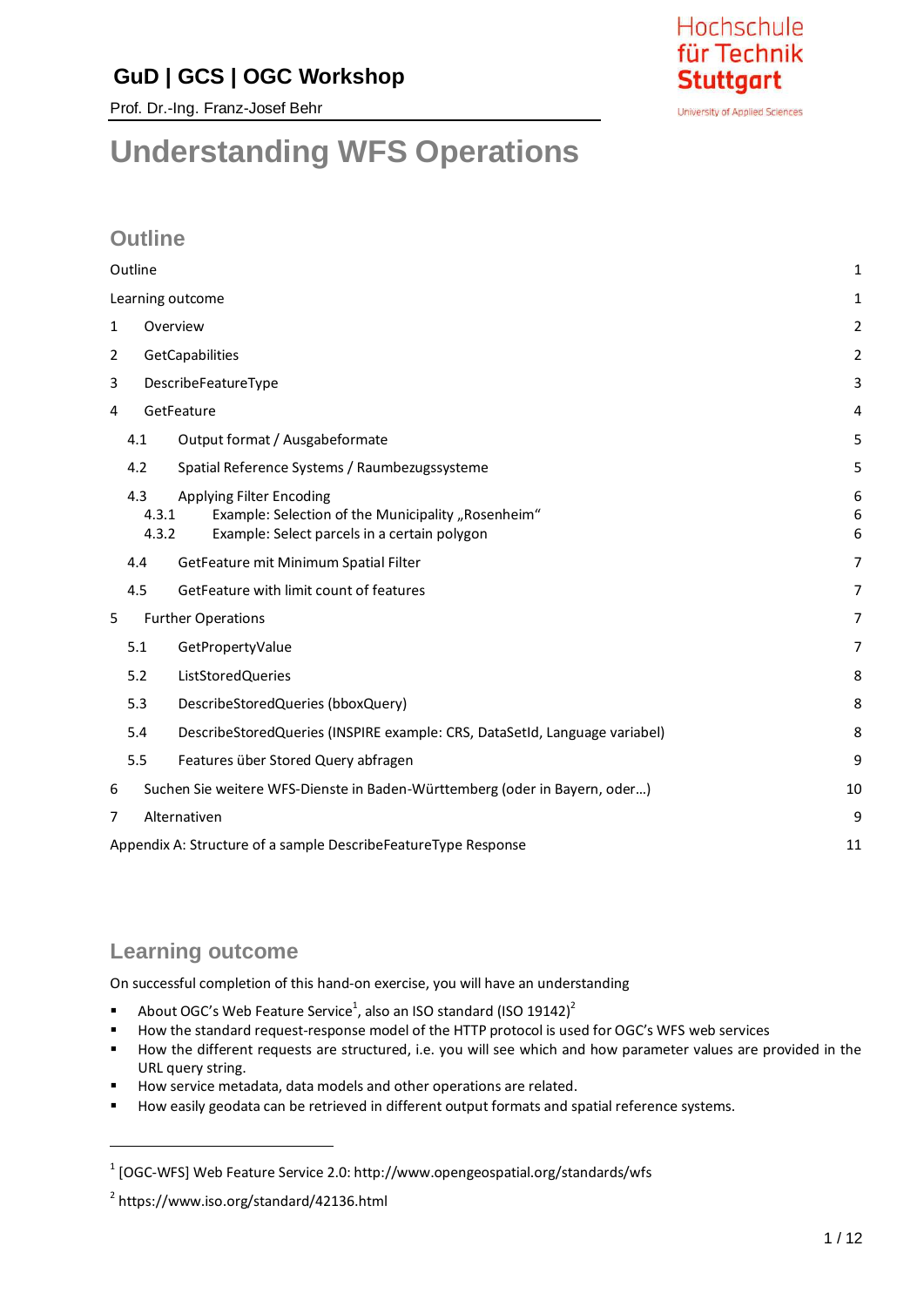# **1 Overview**

According to ISO 19142:2010 this standard "specifies the behaviour of a web […] service that provides transactions on and access to geographic features in a manner independent of the underlying data store. It specifies discovery operations, query operations, locking operations, transaction operations and operations to manage stored parameterized query expressions." 3

# **2 GetCapabilities**

The GetCapabilities operation delivers a service metadata document describing a WFS service provided by a server.

*Die GetCapabilities Abfrage liefert die Dienste-Beschreibung in Form eines XML-Dokumentes ("Capabilities"). Die Dienste-Beschreibung enthält u. a. Angaben über die vom Dienst unterstützten Operationen.*

**T a s k :** Analyze the content and structure of the following URL [2019-07-14]:

```
https://www.wfs.nrw.de/geobasis/wfs_nw_alkis_vereinfacht?
Service=WFS&
REQUEST=GetCapabilities
&VERSION=2.0.0
```
or

http://geoserv.weichand.de:8080/geoserver/wfs?service=WFS&version=1.1.0&request=GetCapabi lities

Protocol: Nost: Nost: Nost: Nost: Nost: Nost: Nost: Nost: Nost: Nost: Nost: Nost: Nost: Nost: Nost: Nost: Nost

 $\overline{a}$ 

Query String (in detail):

**T a s k :** Which significant entries can you identify in the metadata (contact name, formats)? *Welche wesentlichen Inhalte identifizieren Sie in den Metadaten? (Ansprechpartner, Formate, …)*

**T a s k :** Which FeatureTypes do you find? 4

**T a s k :** URNs are used for which purpose? *Wozu werden URNs verwendet?*

\_\_\_\_\_\_\_\_\_\_\_\_\_\_\_\_\_\_\_\_\_\_\_\_\_\_\_\_\_\_\_\_\_\_\_\_\_\_\_\_\_\_\_\_\_\_\_\_\_\_\_\_\_

\_\_\_\_\_\_\_\_\_\_\_\_\_\_\_\_\_\_\_\_\_\_\_\_\_ \_\_\_\_\_\_\_\_\_\_\_\_\_\_\_\_\_\_\_\_\_\_\_\_ \_\_\_\_\_\_\_\_\_\_\_\_\_\_\_\_\_\_\_\_\_\_\_ \_\_\_\_\_\_\_\_\_\_\_\_\_\_\_\_\_\_\_\_\_\_\_\_\_ \_\_\_\_\_\_\_\_\_\_\_\_\_\_\_\_\_\_\_\_\_\_\_\_ \_\_\_\_\_\_\_\_\_\_\_\_\_\_\_\_\_\_\_\_\_\_\_

<sup>3</sup> https://www.iso.org/standard/42136.html

<sup>&</sup>lt;sup>4</sup> Feature types are names of classes of geographical objects. In the geospatial domain the term "feature" is used, and not "object" like in IT. The difference: Spatial features may be discrete (objects, i. e. separate entities like roads, buildings. trees) or continuous (fields, i. e. temperature variations).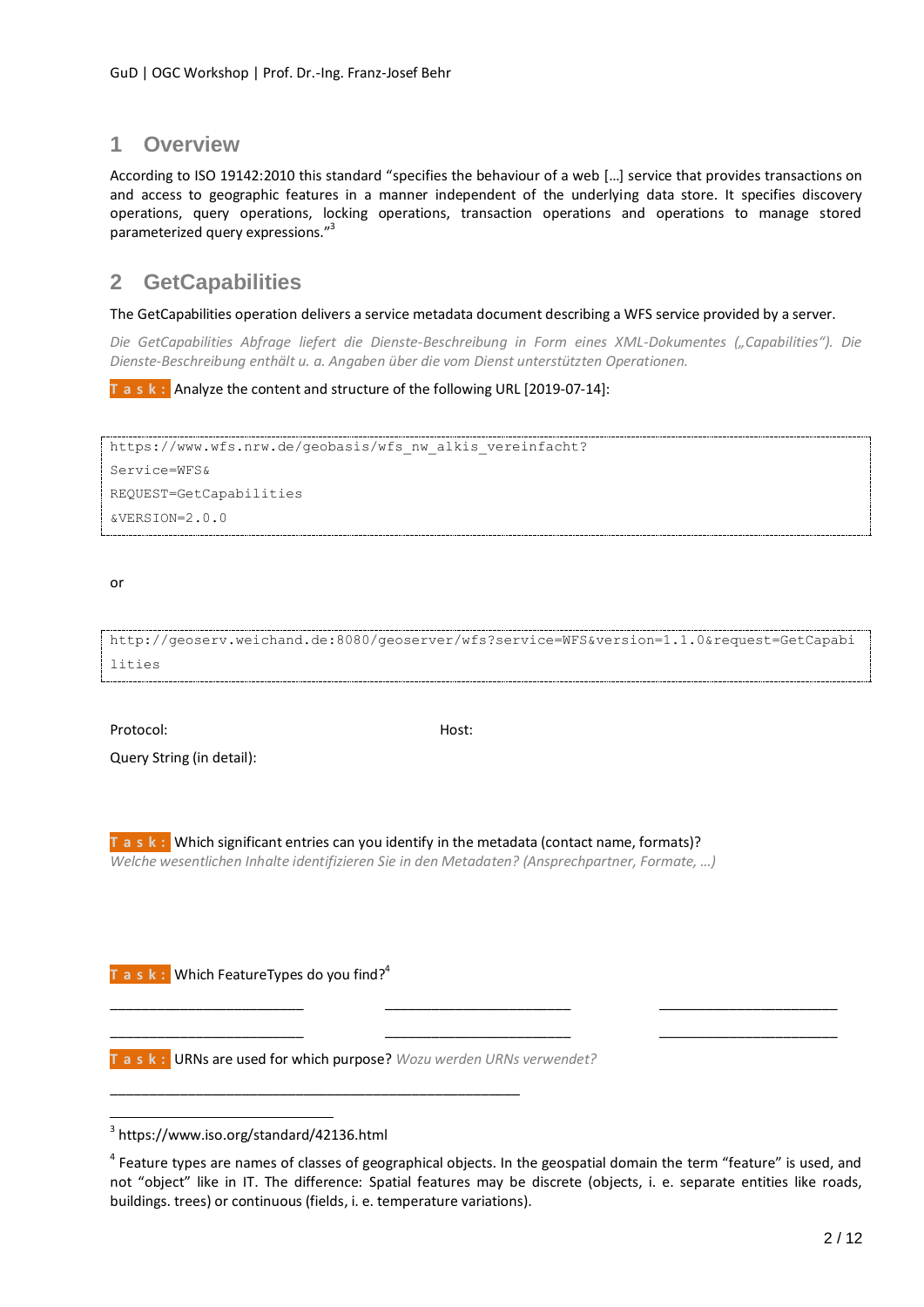**T a s k :** Which output formats do you find (look for <ows: Parameter name="outputFormat">)?

Which formats are useful for your work?

Alternative option

[https://www.wfs.nrw.de/geobasis/wfs\\_nw\\_dvg?ACCEPTVERSIONS=2.0.0&SERVICE=WFS&REQUEST=GetCa](https://www.wfs.nrw.de/geobasis/wfs_nw_dvg?ACCEPTVERSIONS=2.0.0&SERVICE=WFS&REQUEST=GetCapabilities) [pabilities](https://www.wfs.nrw.de/geobasis/wfs_nw_dvg?ACCEPTVERSIONS=2.0.0&SERVICE=WFS&REQUEST=GetCapabilities)

or

http://geo.vliz.be/geoserver/wfs?service=WFS&request=GetCapabilities

or

[https://ows.terrestris.de/geoserver/osm/wfs?service=wfs&version=1.1.0&request=GetCapabili](https://ows.terrestris.de/geoserver/osm/wfs?service=wfs&version=1.1.0&request=GetCapabilities) [ties](https://ows.terrestris.de/geoserver/osm/wfs?service=wfs&version=1.1.0&request=GetCapabilities)

#### or

[http://ovc.catastro.meh.es/INSPIRE/wfsCP.aspx?service=WFS&Version=2.0.0&request=GetCapabi](http://ovc.catastro.meh.es/INSPIRE/wfsCP.aspx?service=WFS&Version=2.0.0&request=GetCapabilities) [lities](http://ovc.catastro.meh.es/INSPIRE/wfsCP.aspx?service=WFS&Version=2.0.0&request=GetCapabilities)

or

[https://geodienste.sachsen.de/iwfs\\_geosn\\_verwaltungseinheiten/guest?SERVICE=WFS&VERSION=2](https://geodienste.sachsen.de/iwfs_geosn_verwaltungseinheiten/guest?SERVICE=WFS&VERSION=2.0.0&REQUEST=GetCapabilities) [.0.0&REQUEST=GetCapabilities](https://geodienste.sachsen.de/iwfs_geosn_verwaltungseinheiten/guest?SERVICE=WFS&VERSION=2.0.0&REQUEST=GetCapabilities)

or 5

http://geoserv.weichand.de:8080/geoserver/wfs?service=WFS&version=1.1.0&request=GetCapabi lities

# **3 DescribeFeatureType**

The DescribeFeatureType operation returns a description of the structure, i. e. a schema description of a feature type offered by a WFS instance. You have seen before the feature types in the service metadata.

*Die GetFeatureType-Abfrage liefert Ihnen die Datenstruktur der angegebenen Feature-Klasse in Form eines XML-Schemadokuments (XSD).*

**T a s k :** Retrieve the definition of a certain feature type [2018-09-12]:

```
https://www.wfs.nrw.de/geobasis/wfs_nw_alkis_vereinfacht?
Service=WFS&
REQUEST=DescribeFeatureType&
typeName=ave:Flurstueck&
VERSION=2.0.0&
NAMESPACES=xmlns%28ave,http://repository.gdi-de.org/schemas/adv/produkt/alkis-
vereinfacht/1.0%29
```
 $\overline{a}$ 

<sup>5</sup> Accessed 2019-07-14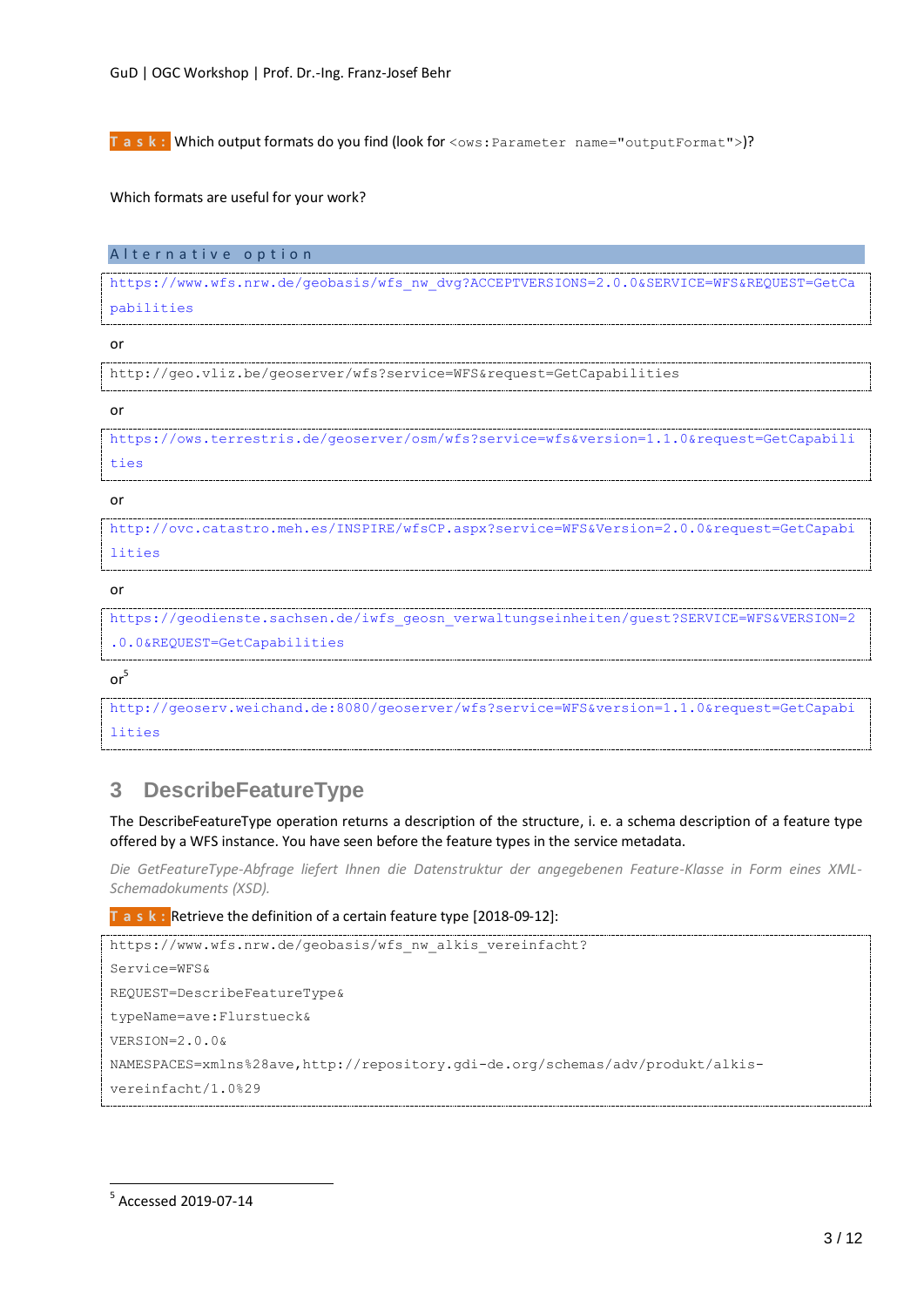Which language is used to describe the structure of the data?<sup>6</sup> *In welcher Sprache wird der Datenaufbau beschrieben?*

Which information do you find? *Welche Angaben finden Sie?*

#### Alternative option

#### Alternatively you can use this server:

```
https://www.wfs.nrw.de/geobasis/wfs_nw_dvg?REQUEST=DescribeFeatureType&SERVICE=wfs&VERSIO
N=2.0.0&TYPENAMES=nw_dvg1_gem
```
#### or {2019-07-15]

http://geoserv.weichand.de:8080/geoserver/wfs?**service=WFS**&version=1.1.0&**request=DescribeF eatureType**&typeName=bvv:gmd\_ex

**T a s k :** You can request as well structural metadata about other feature types (see the GetCapabilities response). *Sie können sich auch andere Objektarten (Feature Types) anschauen (vgl. Ergebnis des GetCapabilities-Aufrufs)*:

# **4 GetFeature**

The GetFeature operation allows you to retrieve features from a WFS Server, so-called feature collections. We will limit the output later on by specifying further restrictions in the GetFeature request by including an additional parameter or providing the ID of a specific feature.

*Mit der GetFeature-Anfrage werden Features (Objekte) von einem WFS-Download-Dienst angefordert. Die Anfrage kann durch die Verwendung bestimmter Parameter bzw. Filteroperatoren (Ausdrücke) gezielt eingeschränkt werden. Bei der Nutzung ist zu beachten, dass bei der Anforderung u. U. sehr große Datenmengen übermittelt werden. Ab WFS-Version 2.0.0 ist die maximale Anzahl der Treffer pro Paging, die pro übermittelt werden sollen, limitierbar.*

#### *T a s k :*

 $\overline{a}$ 

Please note that this request might be no more supported. If you get an 404 error use one of the alternative.

https://www.wfs.nrw.de/geobasis/wfs\_nw\_alkis\_vereinfacht?

```
Service=WFS&
REQUEST=GetFeature&
VERSION=2.0.0&
&OutputFormat=text/xml;subtype=gml/3.2.1
TYPENAMES=ave:Flurstueck&
NAMESPACES=xmlns%28ave,http://repository.gdi-de.org/schemas/adv/produkt/alkis-
vereinfacht/1.0%29&COUNT=10
```
#### Which parameter do you find? In which data format do you receive the data?

*Welche Angaben finden Sie? In welchem Datenformat erhalten Sie die Daten?*

 $^6$  bez\_gem stands for municipalities in the region, bez\_rbz for districts...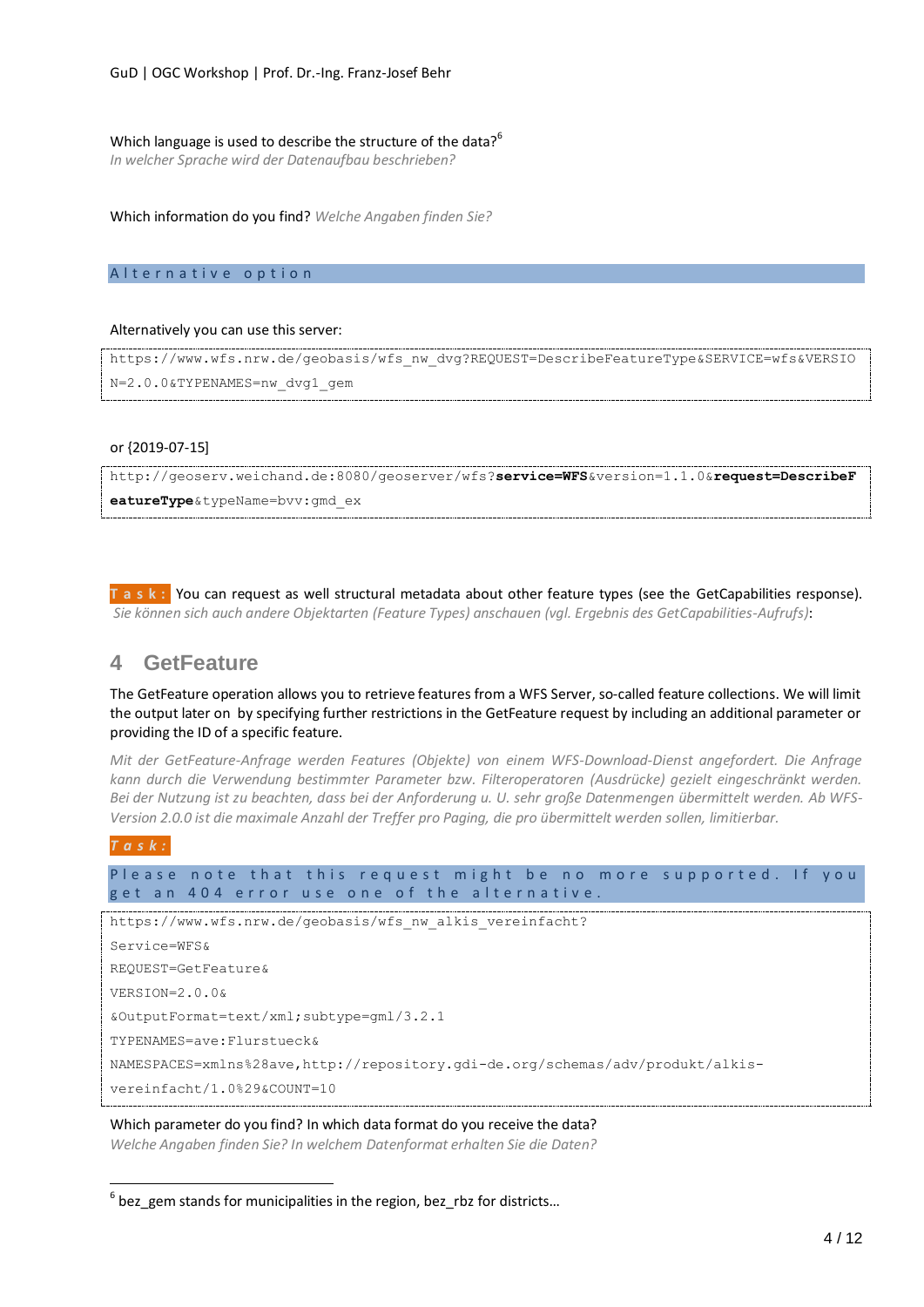#### Alternative option

https://www.wfs.nrw.de/geobasis/wfs\_nw\_dvg?SERVICE=WFS&VERSION=2.0.0&REQUEST=GetFeature&T YPENAMES=nw\_dvg1\_krs

#### or [2019-05-06]

http://ovc.catastro.meh.es/INSPIRE/wfsCP.aspx?service=wfs&request=getfeature&Typenames=cp .cadastralparcel&SRSname=EPSG::25830&bbox=233673,4015968,233761,4016008

#### or [2019-05-06]

```
http://geo.vliz.be/geoserver/wfs?service=WFS&request=GetFeature&typeName=World:worldcitie
s%20%20
```
### **4.1 Output format / Ausgabeformate**

**T a s k :** Now modify your GetFeature request and specify different OutputFormat valuesun the query string. You can find the formats listed in the metadata!

*Modifizieren Sie den Aufruf, in dem Sie verschiedene OutputFormat-Angaben entsprechend den in den Metadaten genannten Formaten spezifizieren.*

Example/*Beispiel* (with another server is not always operational:

[http://geoserv.weichand.de:8080/geoserver/wfs?service=WFS&version=2.0.0&request=GetFeatur](http://geoserv.weichand.de:8080/geoserver/wfs?service=WFS&version=2.0.0&request=GetFeature&typeNames=bvv:gmd_ex&srsName=EPSG:31468&bbox=4450407.80325,5324432.56981,4481624.47895,5346224.56688,EPSG:31468&OutputFormat=JSON) [e&typeNames=bvv:gmd\\_ex&srsName=EPSG:31468&bbox=4450407.80325,5324432.56981,4481624.47895,](http://geoserv.weichand.de:8080/geoserver/wfs?service=WFS&version=2.0.0&request=GetFeature&typeNames=bvv:gmd_ex&srsName=EPSG:31468&bbox=4450407.80325,5324432.56981,4481624.47895,5346224.56688,EPSG:31468&OutputFormat=JSON) [5346224.56688,EPSG:31468&](http://geoserv.weichand.de:8080/geoserver/wfs?service=WFS&version=2.0.0&request=GetFeature&typeNames=bvv:gmd_ex&srsName=EPSG:31468&bbox=4450407.80325,5324432.56981,4481624.47895,5346224.56688,EPSG:31468&OutputFormat=JSON)**OutputFormat=JSON**

#### If we request CSV format: How are the geometries encoded – what do you expect, how is it solved?

[http://geoserv.weichand.de:8080/geoserver/wfs?service=WFS&version=2.0.0&request=GetFeatur](http://geoserv.weichand.de:8080/geoserver/wfs?service=WFS&version=2.0.0&request=GetFeature&typeNames=bvv:gmd_ex&srsName=EPSG:31468&bbox=4450407.80325,5324432.56981,4481624.47895,5346224.56688,EPSG:31468&OutputFormat=CSV) [e&typeNames=bvv:gmd\\_ex&srsName=EPSG:31468&bbox=4450407.80325,5324432.56981,4481624.47895,](http://geoserv.weichand.de:8080/geoserver/wfs?service=WFS&version=2.0.0&request=GetFeature&typeNames=bvv:gmd_ex&srsName=EPSG:31468&bbox=4450407.80325,5324432.56981,4481624.47895,5346224.56688,EPSG:31468&OutputFormat=CSV) [5346224.56688,EPSG:31468&](http://geoserv.weichand.de:8080/geoserver/wfs?service=WFS&version=2.0.0&request=GetFeature&typeNames=bvv:gmd_ex&srsName=EPSG:31468&bbox=4450407.80325,5324432.56981,4481624.47895,5346224.56688,EPSG:31468&OutputFormat=CSV)**OutputFormat=CSV**

### **4.2 Spatial Reference Systems / Raumbezugssysteme**

**T a s k :** Now modify your GetFeature request and specifiy different srsName values from the metadata as key-valuepair (KVP).

*Modifizieren Sie den Aufruf, in dem Sie verschiedene srsName -Angaben entsprechend den in den Metadaten genannten Raumbezugssystemen spezifizieren.*

So easy, isn't it? This demonstrates the power of such services.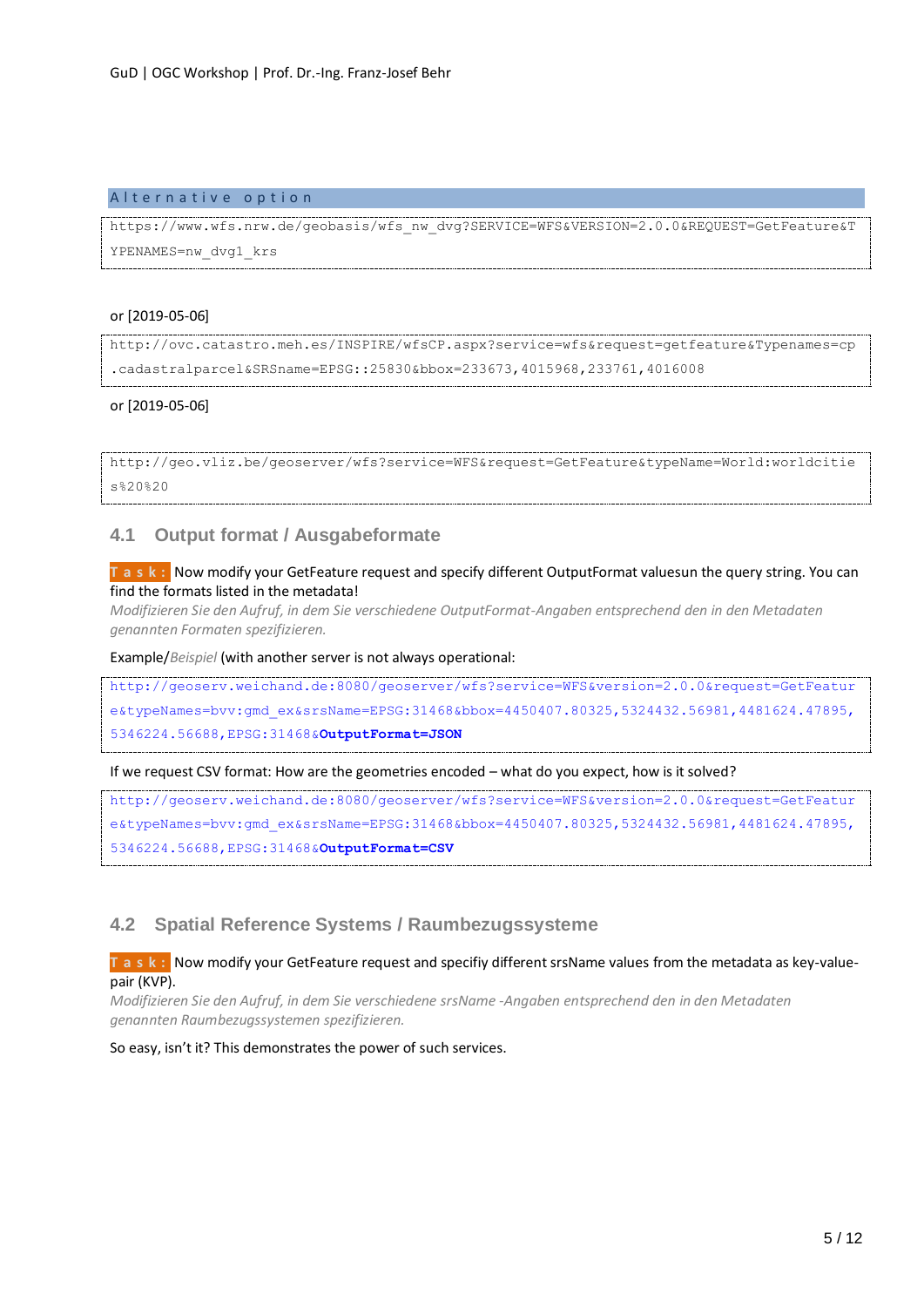# **4.3 Applying Filter Encoding**

The GetFeature request used before is one that downloads the feature collection (comprising maybe a very high amount of features) without any constraints to filter the content by.

This may be very costly. To reduce the computing and transfer time, filters can be used.

Filter encoding, a jointly developed OGC and ISO TC/211 International Standard, describes an XML and KVP encoding of a system neutral syntax for expressing projections, selection and sorting clauses collectively called a query expression.

#### *After http://www.opengeospatial.org/standards/filter*

*"Um Daten von einem Web Feature Service über Queries auf der Basis von Filter Encoding zu erhalten, ist ein Client erforderlich, der das Web-Feature-Service-Protokoll versteht, da vor der Query Abfragen der Capabilities und ggf. des Anwendungsschemas erforderlich sind, um die Query formulieren zu können. Darüber hinaus muss der Filter-Encoding-Standard beherrscht werden." 7*

#### *Reinhard Zäch, Astrid Feichtner, Michaela Jud, Julia Müller, Hans Rumpfinger (Geschäftsstelle Geodateninfrastruktur Bayern, 2015): Nutzung von Geodatendiensten Leitfaden[. http://www.gdi.bayern.de/file/pdf/978/2014-10-](http://www.gdi.bayern.de/file/pdf/978/2014-10-21_Leitfaden_Nutzung_Geodatendienste.pdf) [21\\_Leitfaden\\_Nutzung\\_Geodatendienste.pdf](http://www.gdi.bayern.de/file/pdf/978/2014-10-21_Leitfaden_Nutzung_Geodatendienste.pdf)*

#### **4.3.1 Example: Selection of the Municipality "Rosenheim"**

http://geoserv.weichand.de:8080/geoserver/wfs?service=WFS&version=1.0.0&request=GetFeatur e&typeNames=bvv:gmd\_ex&FILTER=<Filter><PropertyIsEqualTo><PropertyName>bez\_krs</PropertyN ame><Literal>Rosenheim</Literal></PropertyIsEqualTo></Filter>

**T a s k :** Try to understand the filter (selection) in the the GetCapabilities-request. Perhaps it is useful to "translate" this to SQL?

Analyze the response as well.

 $\overline{a}$ 

**4.3.2 Example: Select parcels in a certain polygon**

#### Using a Filter Encoding expression you can limit the number of parcel features. In this case the expression is based on GML encoded definition of a polygon.

*Durch den Filterausdruck lässt sich die Ausgabe der Flurstücke auf einen bestimmten Bereich einschränken (durch ein Polygon definiert)*: 8

**T a s k :** Analyze the following request [2018-09-10]:

[https://www.wfs.nrw.de/geobasis/wfs\\_nw\\_alkis\\_vereinfacht?Service=WFS&REQUEST=GetFeature&V](https://www.wfs.nrw.de/geobasis/wfs_nw_alkis_vereinfacht?Service=WFS&REQUEST=GetFeature&VERSION=2.0.0&TYPENAMES=ave:Flurstueck&NAMESPACES=xmlns(ave,http://repository.gdi-de.org/schemas/adv/produkt/alkis-vereinfacht/1.0)&Filter=%3cfes:Filter%20%20xmlns=%22http://www.opengis.net/ogc%22%20xmlns:fes=%22http://www.opengis.net/fes/2.0%22%20xmlns:gml=%22http://www.opengis.net/gml/3.2%22%3e%3cfes:Within%3e%3cfes:ValueReference%3eave:geometrie%3c/fes:ValueReference%3e%3cgml:Polygon%20gml:id=%22P1%22%20srsName=%22urn:ogc:def:crs:EPSG::25832%22%3e%3cgml:exterior%3e%3cgml:LinearRing%3e%3cgml:posList%3e405535%205699461%20405711%205699561%20405916%205699582%20406102%205699454%20406166%205699293%20406234%205699030%20405945%205698913%20405665%205698985%20405506%205699048%20405462%205699253%20405461%205699257%20405535%205699461%3c/gml:posList%3e%3c/gml:LinearRing%3e%3c/gml:exterior%3e%3c/gml:Polygon%3e%3c/fes:Within%3e%3c/fes:Filter%3e) [ERSION=2.0.0&TYPENAMES=ave:Flurstueck&NAMESPACES=xmlns\(ave,http://repository.gdi](https://www.wfs.nrw.de/geobasis/wfs_nw_alkis_vereinfacht?Service=WFS&REQUEST=GetFeature&VERSION=2.0.0&TYPENAMES=ave:Flurstueck&NAMESPACES=xmlns(ave,http://repository.gdi-de.org/schemas/adv/produkt/alkis-vereinfacht/1.0)&Filter=%3cfes:Filter%20%20xmlns=%22http://www.opengis.net/ogc%22%20xmlns:fes=%22http://www.opengis.net/fes/2.0%22%20xmlns:gml=%22http://www.opengis.net/gml/3.2%22%3e%3cfes:Within%3e%3cfes:ValueReference%3eave:geometrie%3c/fes:ValueReference%3e%3cgml:Polygon%20gml:id=%22P1%22%20srsName=%22urn:ogc:def:crs:EPSG::25832%22%3e%3cgml:exterior%3e%3cgml:LinearRing%3e%3cgml:posList%3e405535%205699461%20405711%205699561%20405916%205699582%20406102%205699454%20406166%205699293%20406234%205699030%20405945%205698913%20405665%205698985%20405506%205699048%20405462%205699253%20405461%205699257%20405535%205699461%3c/gml:posList%3e%3c/gml:LinearRing%3e%3c/gml:exterior%3e%3c/gml:Polygon%3e%3c/fes:Within%3e%3c/fes:Filter%3e)[de.org/schemas/adv/produkt/alkis](https://www.wfs.nrw.de/geobasis/wfs_nw_alkis_vereinfacht?Service=WFS&REQUEST=GetFeature&VERSION=2.0.0&TYPENAMES=ave:Flurstueck&NAMESPACES=xmlns(ave,http://repository.gdi-de.org/schemas/adv/produkt/alkis-vereinfacht/1.0)&Filter=%3cfes:Filter%20%20xmlns=%22http://www.opengis.net/ogc%22%20xmlns:fes=%22http://www.opengis.net/fes/2.0%22%20xmlns:gml=%22http://www.opengis.net/gml/3.2%22%3e%3cfes:Within%3e%3cfes:ValueReference%3eave:geometrie%3c/fes:ValueReference%3e%3cgml:Polygon%20gml:id=%22P1%22%20srsName=%22urn:ogc:def:crs:EPSG::25832%22%3e%3cgml:exterior%3e%3cgml:LinearRing%3e%3cgml:posList%3e405535%205699461%20405711%205699561%20405916%205699582%20406102%205699454%20406166%205699293%20406234%205699030%20405945%205698913%20405665%205698985%20405506%205699048%20405462%205699253%20405461%205699257%20405535%205699461%3c/gml:posList%3e%3c/gml:LinearRing%3e%3c/gml:exterior%3e%3c/gml:Polygon%3e%3c/fes:Within%3e%3c/fes:Filter%3e)[vereinfacht/1.0\)&Filter=%3cfes:Filter%20%20xmlns=%22http://www.opengis.net/ogc%22%20xmlns](https://www.wfs.nrw.de/geobasis/wfs_nw_alkis_vereinfacht?Service=WFS&REQUEST=GetFeature&VERSION=2.0.0&TYPENAMES=ave:Flurstueck&NAMESPACES=xmlns(ave,http://repository.gdi-de.org/schemas/adv/produkt/alkis-vereinfacht/1.0)&Filter=%3cfes:Filter%20%20xmlns=%22http://www.opengis.net/ogc%22%20xmlns:fes=%22http://www.opengis.net/fes/2.0%22%20xmlns:gml=%22http://www.opengis.net/gml/3.2%22%3e%3cfes:Within%3e%3cfes:ValueReference%3eave:geometrie%3c/fes:ValueReference%3e%3cgml:Polygon%20gml:id=%22P1%22%20srsName=%22urn:ogc:def:crs:EPSG::25832%22%3e%3cgml:exterior%3e%3cgml:LinearRing%3e%3cgml:posList%3e405535%205699461%20405711%205699561%20405916%205699582%20406102%205699454%20406166%205699293%20406234%205699030%20405945%205698913%20405665%205698985%20405506%205699048%20405462%205699253%20405461%205699257%20405535%205699461%3c/gml:posList%3e%3c/gml:LinearRing%3e%3c/gml:exterior%3e%3c/gml:Polygon%3e%3c/fes:Within%3e%3c/fes:Filter%3e) [:fes=%22http://www.opengis.net/fes/2.0%22%20xmlns:gml=%22http://www.opengis.net/gml/3.2%2](https://www.wfs.nrw.de/geobasis/wfs_nw_alkis_vereinfacht?Service=WFS&REQUEST=GetFeature&VERSION=2.0.0&TYPENAMES=ave:Flurstueck&NAMESPACES=xmlns(ave,http://repository.gdi-de.org/schemas/adv/produkt/alkis-vereinfacht/1.0)&Filter=%3cfes:Filter%20%20xmlns=%22http://www.opengis.net/ogc%22%20xmlns:fes=%22http://www.opengis.net/fes/2.0%22%20xmlns:gml=%22http://www.opengis.net/gml/3.2%22%3e%3cfes:Within%3e%3cfes:ValueReference%3eave:geometrie%3c/fes:ValueReference%3e%3cgml:Polygon%20gml:id=%22P1%22%20srsName=%22urn:ogc:def:crs:EPSG::25832%22%3e%3cgml:exterior%3e%3cgml:LinearRing%3e%3cgml:posList%3e405535%205699461%20405711%205699561%20405916%205699582%20406102%205699454%20406166%205699293%20406234%205699030%20405945%205698913%20405665%205698985%20405506%205699048%20405462%205699253%20405461%205699257%20405535%205699461%3c/gml:posList%3e%3c/gml:LinearRing%3e%3c/gml:exterior%3e%3c/gml:Polygon%3e%3c/fes:Within%3e%3c/fes:Filter%3e) [2%3e%3cfes:Within%3e%3cfes:ValueReference%3eave:geometrie%3c/fes:ValueReference%3e%3cgml:](https://www.wfs.nrw.de/geobasis/wfs_nw_alkis_vereinfacht?Service=WFS&REQUEST=GetFeature&VERSION=2.0.0&TYPENAMES=ave:Flurstueck&NAMESPACES=xmlns(ave,http://repository.gdi-de.org/schemas/adv/produkt/alkis-vereinfacht/1.0)&Filter=%3cfes:Filter%20%20xmlns=%22http://www.opengis.net/ogc%22%20xmlns:fes=%22http://www.opengis.net/fes/2.0%22%20xmlns:gml=%22http://www.opengis.net/gml/3.2%22%3e%3cfes:Within%3e%3cfes:ValueReference%3eave:geometrie%3c/fes:ValueReference%3e%3cgml:Polygon%20gml:id=%22P1%22%20srsName=%22urn:ogc:def:crs:EPSG::25832%22%3e%3cgml:exterior%3e%3cgml:LinearRing%3e%3cgml:posList%3e405535%205699461%20405711%205699561%20405916%205699582%20406102%205699454%20406166%205699293%20406234%205699030%20405945%205698913%20405665%205698985%20405506%205699048%20405462%205699253%20405461%205699257%20405535%205699461%3c/gml:posList%3e%3c/gml:LinearRing%3e%3c/gml:exterior%3e%3c/gml:Polygon%3e%3c/fes:Within%3e%3c/fes:Filter%3e) [Polygon%20gml:id=%22P1%22%20srsName=%22urn:ogc:def:crs:EPSG::25832%22%3e%3cgml:exterior%3](https://www.wfs.nrw.de/geobasis/wfs_nw_alkis_vereinfacht?Service=WFS&REQUEST=GetFeature&VERSION=2.0.0&TYPENAMES=ave:Flurstueck&NAMESPACES=xmlns(ave,http://repository.gdi-de.org/schemas/adv/produkt/alkis-vereinfacht/1.0)&Filter=%3cfes:Filter%20%20xmlns=%22http://www.opengis.net/ogc%22%20xmlns:fes=%22http://www.opengis.net/fes/2.0%22%20xmlns:gml=%22http://www.opengis.net/gml/3.2%22%3e%3cfes:Within%3e%3cfes:ValueReference%3eave:geometrie%3c/fes:ValueReference%3e%3cgml:Polygon%20gml:id=%22P1%22%20srsName=%22urn:ogc:def:crs:EPSG::25832%22%3e%3cgml:exterior%3e%3cgml:LinearRing%3e%3cgml:posList%3e405535%205699461%20405711%205699561%20405916%205699582%20406102%205699454%20406166%205699293%20406234%205699030%20405945%205698913%20405665%205698985%20405506%205699048%20405462%205699253%20405461%205699257%20405535%205699461%3c/gml:posList%3e%3c/gml:LinearRing%3e%3c/gml:exterior%3e%3c/gml:Polygon%3e%3c/fes:Within%3e%3c/fes:Filter%3e) [e%3cgml:LinearRing%3e%3cgml:posList%3e405535%205699461%20405711%205699561%20405916%205699](https://www.wfs.nrw.de/geobasis/wfs_nw_alkis_vereinfacht?Service=WFS&REQUEST=GetFeature&VERSION=2.0.0&TYPENAMES=ave:Flurstueck&NAMESPACES=xmlns(ave,http://repository.gdi-de.org/schemas/adv/produkt/alkis-vereinfacht/1.0)&Filter=%3cfes:Filter%20%20xmlns=%22http://www.opengis.net/ogc%22%20xmlns:fes=%22http://www.opengis.net/fes/2.0%22%20xmlns:gml=%22http://www.opengis.net/gml/3.2%22%3e%3cfes:Within%3e%3cfes:ValueReference%3eave:geometrie%3c/fes:ValueReference%3e%3cgml:Polygon%20gml:id=%22P1%22%20srsName=%22urn:ogc:def:crs:EPSG::25832%22%3e%3cgml:exterior%3e%3cgml:LinearRing%3e%3cgml:posList%3e405535%205699461%20405711%205699561%20405916%205699582%20406102%205699454%20406166%205699293%20406234%205699030%20405945%205698913%20405665%205698985%20405506%205699048%20405462%205699253%20405461%205699257%20405535%205699461%3c/gml:posList%3e%3c/gml:LinearRing%3e%3c/gml:exterior%3e%3c/gml:Polygon%3e%3c/fes:Within%3e%3c/fes:Filter%3e) [582%20406102%205699454%20406166%205699293%20406234%205699030%20405945%205698913%20405665%](https://www.wfs.nrw.de/geobasis/wfs_nw_alkis_vereinfacht?Service=WFS&REQUEST=GetFeature&VERSION=2.0.0&TYPENAMES=ave:Flurstueck&NAMESPACES=xmlns(ave,http://repository.gdi-de.org/schemas/adv/produkt/alkis-vereinfacht/1.0)&Filter=%3cfes:Filter%20%20xmlns=%22http://www.opengis.net/ogc%22%20xmlns:fes=%22http://www.opengis.net/fes/2.0%22%20xmlns:gml=%22http://www.opengis.net/gml/3.2%22%3e%3cfes:Within%3e%3cfes:ValueReference%3eave:geometrie%3c/fes:ValueReference%3e%3cgml:Polygon%20gml:id=%22P1%22%20srsName=%22urn:ogc:def:crs:EPSG::25832%22%3e%3cgml:exterior%3e%3cgml:LinearRing%3e%3cgml:posList%3e405535%205699461%20405711%205699561%20405916%205699582%20406102%205699454%20406166%205699293%20406234%205699030%20405945%205698913%20405665%205698985%20405506%205699048%20405462%205699253%20405461%205699257%20405535%205699461%3c/gml:posList%3e%3c/gml:LinearRing%3e%3c/gml:exterior%3e%3c/gml:Polygon%3e%3c/fes:Within%3e%3c/fes:Filter%3e)

<sup>&</sup>lt;sup>7</sup> Projektgruppe GDI-Standards (2013): AdV-Festlegungen zum Web Feature Service (WFS) (AdV-WFS-Profil Version 1.0.0). http://mobile.adv-online.de/AdV-Produkte/Standards-und-Produktblaetter/AdV-Profile/binarywriterservlet?imgUid=c8060312-b3c1-8541-cc29-56f2072e13d6&uBasVariant=11111111-1111-1111- 1111-111111111111 [2017-11-19]

 $^8$  http://www.bezreg-koeln.nrw.de/brk\_internet/geobasis/webdienste/anleitung\_wfs.pdf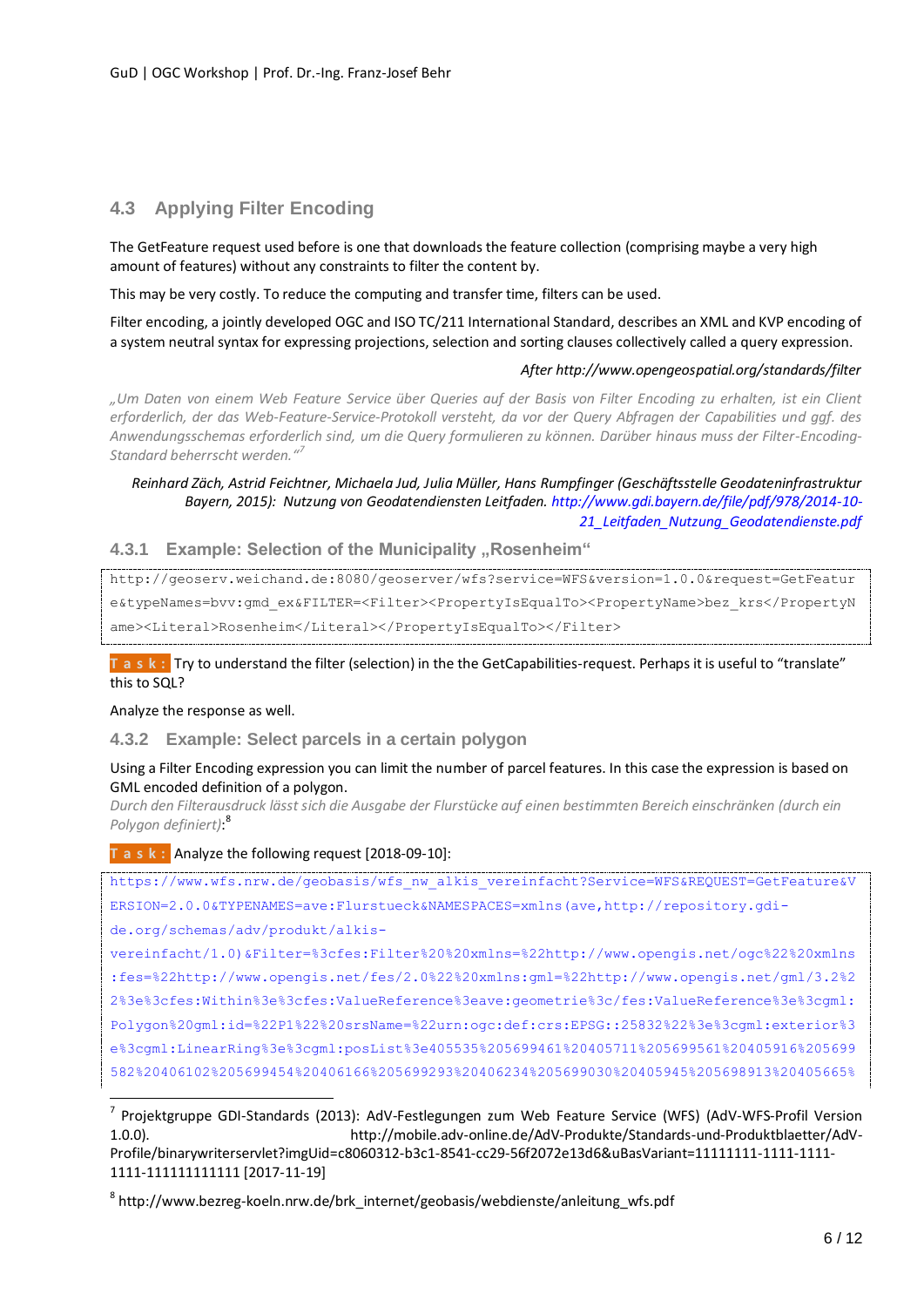```
205698985%20405506%205699048%20405462%205699253%20405461%205699257%20405535%205699461%3c/
gml:posList%3e%3c/gml:LinearRing%3e%3c/gml:exterior%3e%3c/gml:Polygon%3e%3c/fes:Within%3e
%3c/fes:Filter%3e
```
Analyse the Key-Value-Pairs which are provided in the query string of the URL.

Which language is used?

**T a s k :** Submit the request.

If the server's response is not well formatted, use <https://www.freeformatter.com/xml-formatter.html> to get a wellformatted result.

Which language is used in the response?

### **4.4 GetFeature mit Minimum Spatial Filter**

In the following example a bounding box is used to filter the data.

```
http://www.weichand.de/2012/10/17/inspire-wfs-2-0-demoserver-mit-beispielanfragen-geoserver-2-2/
```

```
http://geoserv.weichand.de:8080/geoserver/wfs?service=WFS&version=2.0.0&request=GetFeatur
e&typeNames=bvv:gmd_ex&srsName=EPSG:31468&bbox=4450407.80325,5324432.56981,4481624.47895,
5346224.56688,EPSG:31468
```
# **4.5 GetFeature with limit count of features<sup>9</sup>**

**T a s k :** To limit the number of features in the response just add a corresponding key-value-pair to the request:

```
https://www.wfs.nrw.de/geobasis/wfs_nw_alkis_vereinfacht?Service=WFS&REQUEST=GetFeature&V
ERSION=2.0.0&TYPENAMES=ave:Flurstueck&NAMESPACES=xmlns%28ave,http://repository.gdi-
de.org/schemas/adv/produkt/alkis-vereinfacht/1.0%29&COUNT=10
```
# **5 Further Operations**

### **5.1 GetPropertyValue**

 $\overline{a}$ 

This operation retrieves the value of a specific feature property, or part of the value of a complex feature property, from a data source for a given set of features identified by a query.

"This operation is most useful when the server is being accessed over networks with limited bandwidth because it returns only the property value rather than the complete feature instance data."<sup>10</sup>

In the following example we retrieve only the values of the property  $bez\_gem$  of the gem\_ex features:

http://geoserv.weichand.de:8080/geoserver/wfs?service=WFS&version=2.0.0&request=GetProper tyValue&typeNames=bvv:gmd\_ex&valueReference=bez\_gem

<sup>&</sup>lt;sup>9</sup> http://www.bezreg-koeln.nrw.de/brk\_internet/geobasis/webdienste/anleitung\_wfs.pdf

<sup>10</sup> <http://cite.opengeospatial.org/pub/cite/files/edu/wfs/text/operations.html> [2018-03-20]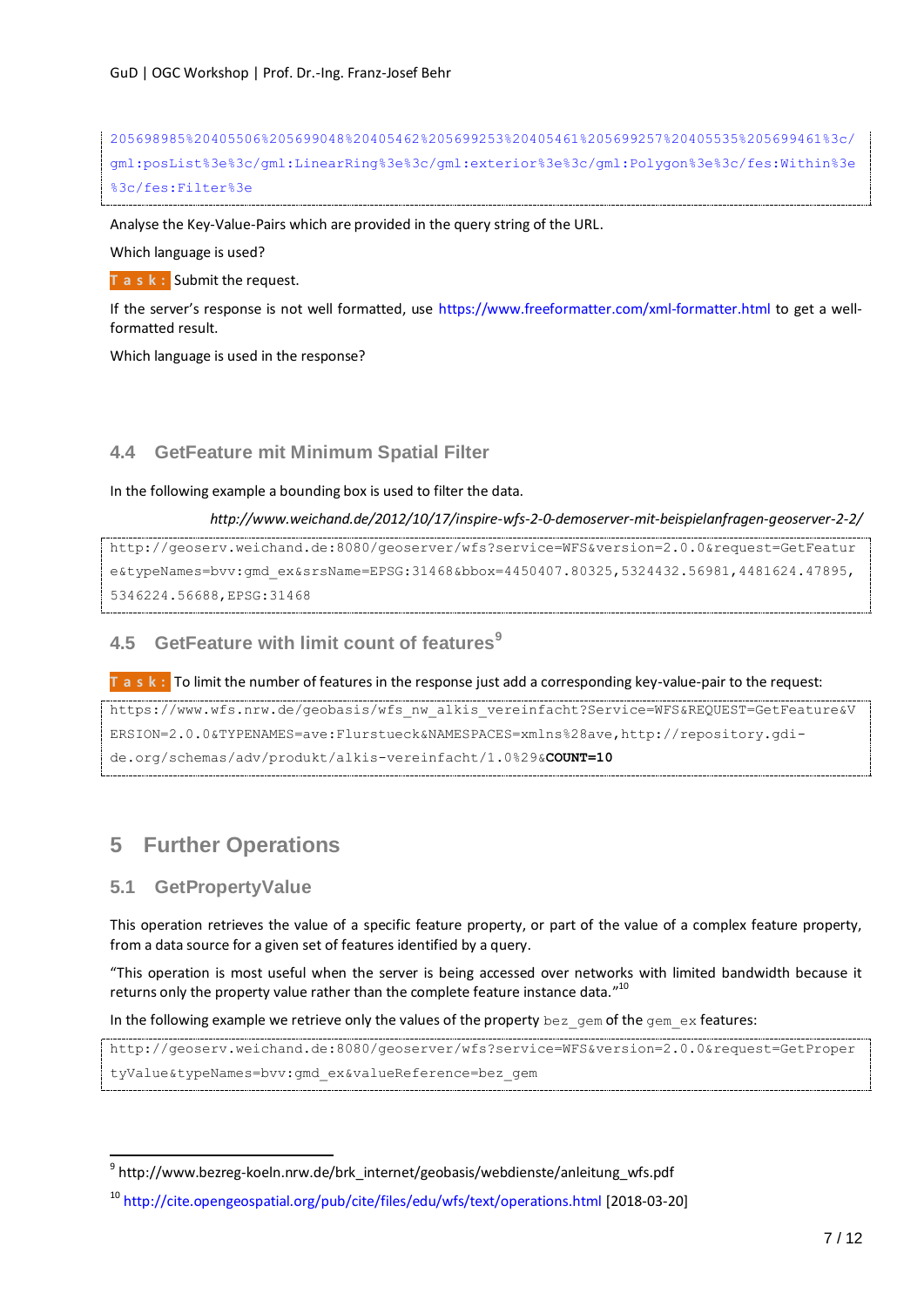# <span id="page-7-0"></span>**5.2 ListStoredQueries**

Queries (filters) can become quite complex and difficult to handle. In addition they might be useful for many people. Hence it is possible to store queries on the server itself using the CreateStoredQuery operation.  $^{11}$ 

All servers shall at least implement the ability to list, describe and execute a stored query that fetches features based on their identifier<sup>12</sup>. But additional stored queries may also be offered.

Users can retrieve information about the stored queries and can execute them. Parameters can be passed to the stored query to be acted upon by the requested operation.

*Mit Stored Queries wird die Abfrage von Queries für den Client deutlich vereinfacht. Dabei handelt es sich um serverseitig gespeicherte Filterdefinitionen, die in einer Anfrage referenziert werden können. Ein Stored Query kann Template-Parameter ("Platzhalter") enthalten, die bei jeder Anfrage individuell belegt werden können. <sup>13</sup>*

*Eine neue StoredQuery wird über die Operation CreateStoredQuery angelegt. Ein Beispiel findet sich unter http://www.weichand.de/2012/04/22/wfs-2-0-stored-queries-beispiele/*

*Die ListStoredQueries-Anfrage liefert zunächst eine Liste der auf dem Server gespeicherten vordefinierten Anfragen (Stored Queries) zurück. Als Antwort erhalten Sie im XML-Format eine Liste aller auf dem WFS-Server bereitgestellten Anfragen.*

http://geoserv.weichand.de:8080/geoserver/wfs?service=WFS&version=2.0.0&request=ListStore dQueries

**T a s k :** Submit the request and analyze the response. Which language is used here?

Note that there are queries according the European INSPIRE directive $^{14}$ .

### **5.3 DescribeStoredQueries (bboxQuery)**

Using the DescribeStoredQueries operations we can retrieve a more detailed description of each of the stored queries, i. e. about the parameters need.

*Auf dieser Grundlage können wir uns Details über die gespeicherten Anfragen besorgen, wie Informationen über den Aufbau der vordefinierten Anfragen, beispielsweise die Filterdefinition oder Platzhalter und ihre Datentypen.*

http://geoserv.weichand.de:8080/geoserver/wfs?service=WFS&version=2.0.0&request=DescribeS toredQueries&STOREDQUERY\_ID=bboxQuery

**T a s k :** Submit the request and analyze the response. Which language is used here?

**T a s k :** Retrieve the description of one or more other stored query of the list retrieved in section [5.2](#page-7-0) (like geometryIntersectionQuery).

# **5.4 DescribeStoredQueries (INSPIRE example: CRS, DataSetId, Language variabel)**

http://geoserv.weichand.de:8080/geoserver/wfs?service=WFS&version=2.0.0&request=DescribeStoredQueries&STOR EDQUERY\_ID=urn:wei:def:query:OGC-WFS::InspireStoredQueryExample

 $\overline{a}$ 

 $^{11}$  Some examples can be found at http://www.weichand.de/2012/04/22/wfs-2-0-stored-queries-beispiele/.

<sup>12</sup> Having the id urn: ogc: def: query: OGC-WFS: : GetFeatureById

<sup>13</sup> http://www.weichand.de/2012/04/22/wfs-2-0-stored-queries-beispiele/

<sup>14</sup> http://inspire.ec.europa.eu/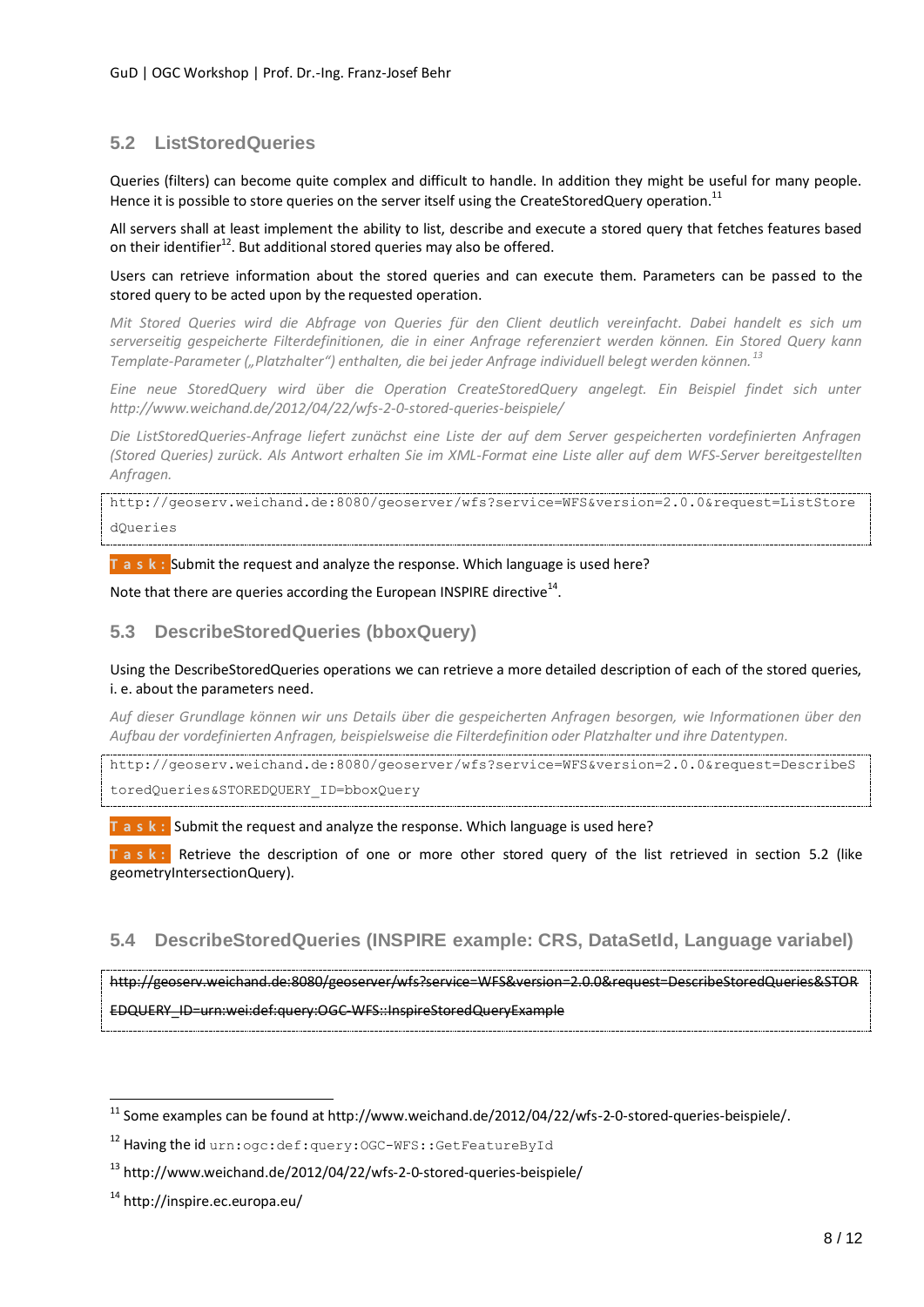### **5.5 Features über Stored Query abfragen**

#### Parameters can be passed to the stored query identified by its identifier.

*Eine auf dem Server vorhandene Stored Query kann über ihren Identifikator (StoredQuery\_ID) in der GetFeature-Anfrage referenziert werden. Dabei werden die definierten Template-Parameter ("Platzhalter") mit Werten befüllt.*

[http://geoserv.weichand.de:8080/geoserver/wfs?service=WFS&request=GetFeature&version=2.0.0&StoredQuery\\_ID=](http://geoserv.weichand.de:8080/geoserver/wfs?service=WFS&request=GetFeature&version=2.0.0&StoredQuery_ID=bboxQuery&x1=4466856&y1=5346319&x2=4466980&y2=5346396) [bboxQuery&x1=4466856&y1=5346319&x2=4466980&y2=5346396](http://geoserv.weichand.de:8080/geoserver/wfs?service=WFS&request=GetFeature&version=2.0.0&StoredQuery_ID=bboxQuery&x1=4466856&y1=5346319&x2=4466980&y2=5346396)

# **6 Alternatives**

### **6.1 PegelOnline (level of water bodies in germany)**

#### GetCapabilities-Operation in WFS 1.1.0:

```
https://www.pegelonline.wsv.de/webservices/gis/aktuell/wfs?service=wfs&version=1.1.0&requ
est=GetCapabilities
```
#### DescribeFeatureType-Operation in WFS 1.1.0:

https://www.pegelonline.wsv.de/webservices/gis/aktuell/wfs?service=wfs&version=1.1.0&requ est=DescribeFeatureType&typeName=gk:waterlevels

#### GetFeature-Operation in WFS 1.1.0:

https://www.pegelonline.wsv.de/webservices/gis/aktuell/wfs?service=wfs&version=1.1.0&requ est=GetFeature&typeName=gk:waterlevels

#### GetFeature-Operation in WFS 1.0.0:

https://www.pegelonline.wsv.de/webservices/gis/aktuell/wfs?service=wfs&version=1.0.0&requ est=GetFeature&typeName=gk:waterlevels

#### GetFeature-Operation with Filter in WFS 1.1.0, only level resp. feature of river Elbe:

```
https://www.pegelonline.wsv.de/webservices/gis/aktuell/wfs?service=wfs&version=1.1.0&requ
est=GetFeature&typeName=gk:waterlevels&Filter=<Filter><And><PropertyIsEqualTo><PropertyNa
me>water</PropertyName><Literal>ELBE</Literal></PropertyIsEqualTo></And></Filter>
```
### **6.2 Geodatenzentrum**

[http://sg.geodatenzentrum.de/wfs\\_geonames?REQUEST=GetCapabilities&VERSION=2.0.0&SERVICE=w](http://sg.geodatenzentrum.de/wfs_geonames?REQUEST=GetCapabilities&VERSION=2.0.0&SERVICE=wfs) [fs](http://sg.geodatenzentrum.de/wfs_geonames?REQUEST=GetCapabilities&VERSION=2.0.0&SERVICE=wfs)

[http://sg.geodatenzentrum.de/wfs\\_dlm250\\_inspire?REQUEST=GetCapabilities&VERSION=1.3.0&SER](http://sg.geodatenzentrum.de/wfs_dlm250_inspire?REQUEST=GetCapabilities&VERSION=1.3.0&SERVICE=wfs) [VICE=wfs](http://sg.geodatenzentrum.de/wfs_dlm250_inspire?REQUEST=GetCapabilities&VERSION=1.3.0&SERVICE=wfs)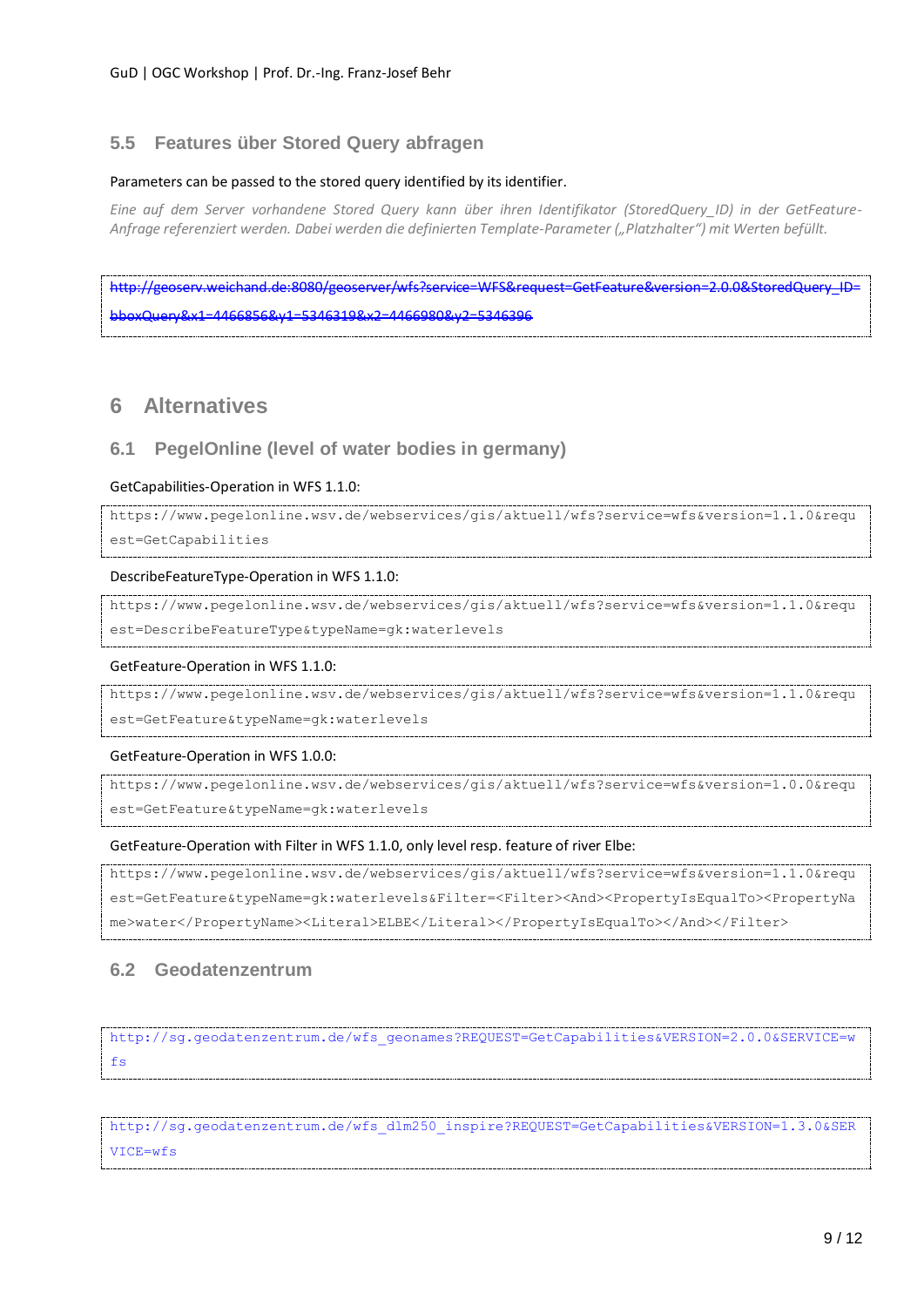[http://sg.geodatenzentrum.de/wfs\\_clc10\\_2012?SERVICE=WFS&VERSION=1.1.0&REQUEST=GetFeature&](http://sg.geodatenzentrum.de/wfs_clc10_2012?SERVICE=WFS&VERSION=1.1.0&REQUEST=GetFeature&TYPENAME=clc10:clc10&BBOX=51.27,12.26,51.41,12.43,EPSG:4326&SRSNAME=EPSG:25832) [TYPENAME=clc10:clc10&BBOX=51.27,12.26,51.41,12.43,EPSG:4326&SRSNAME=EPSG:25832](http://sg.geodatenzentrum.de/wfs_clc10_2012?SERVICE=WFS&VERSION=1.1.0&REQUEST=GetFeature&TYPENAME=clc10:clc10&BBOX=51.27,12.26,51.41,12.43,EPSG:4326&SRSNAME=EPSG:25832)

**G o a h e a d :** Search for further WFS Servers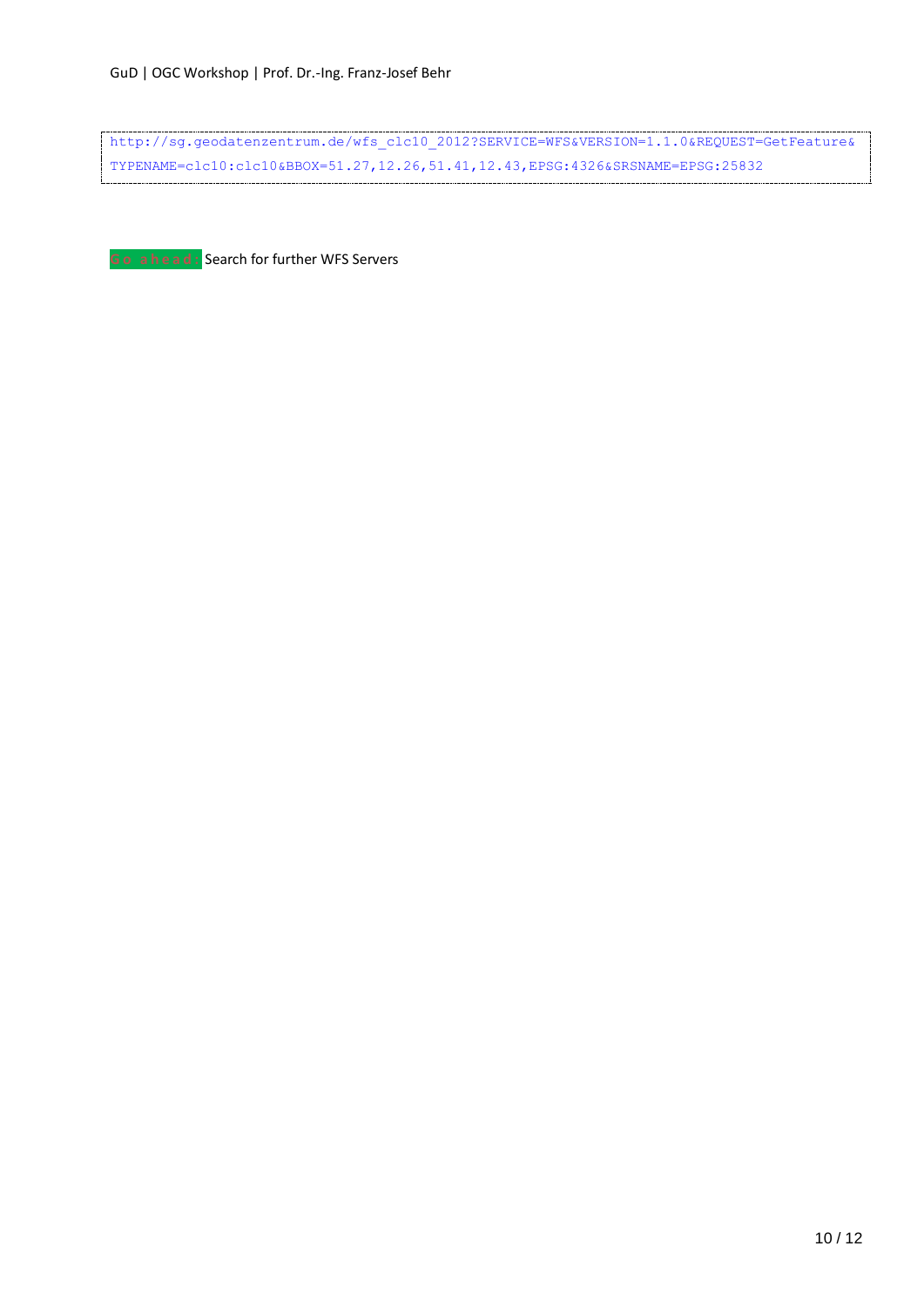# **Appendix A: Structure of a sample DescribeFeatureType Response**